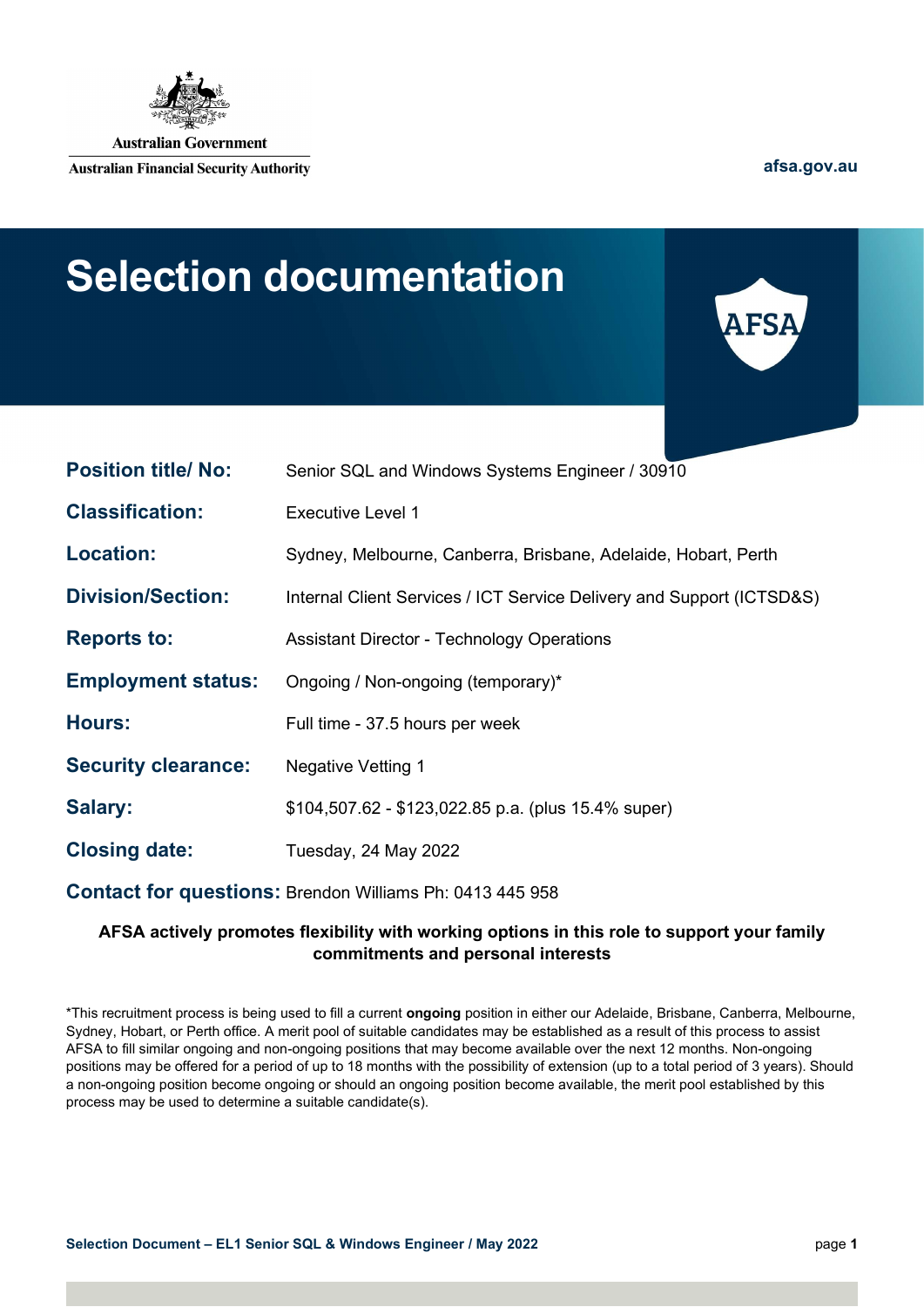# **OFFICIAL**

# **Eligibility**

#### Please note that this opportunity is open only to Australian Citizens.

The successful applicant must have, or be willing to undergo a security clearance to the level of Negative Vetting 1 as a condition of employment.

To satisfy character requirements all AFSA employees must undergo a police records check. Where a person has received a redundancy benefit from APS agency employment and their corresponding redundancy benefit period has not expired, they may be ineligible for employment.

### About the area

The Internal Client Services Division is responsible for delivering a range of business and enabling services that support the Australian Financial Security Authority purpose through partnering with business divisions that regulate Australia's personal insolvency and personal property securities programs. The division provides professional services and leadership that promotes the efficient and effective operations of the agency whilst ensuring compliance with commonwealth legislation, polices and guidelines and promoting integrity, accountability, and transparency.

The Technology Operations Team contributes to AFSA's technology program by providing expertise across a broad range of technologies.

### Purpose of the position

The Senior Systems Engineer role will be focused on current Data Centre technology solutions and moving to Microsoft Azure cloud first and Software as a Service Solutions. The Senior Systems Engineer will work closely with ICTSD&S Assistant Directors, project managers, operational staff, and SME's. The Senior Systems Engineer will maintain and promote a strong client focussed ICT service culture to support AFSA's business operations.

## Key Accountabilities

The responsibilities of the Senior SQL and Windows Systems Engineer include but are not limited to:

- monitoring, administering and providing  $2^{nd}$  and  $3^{rd}$  level support of Microsoft and VMWare based infrastructure, including on-premises VCentre, ESXi, Windows servers, AD, IDAM, SCCM, SCOM, Exchange, M365 and MS Azure
- managing and maintaining the overall integrity of IT infrastructure including Cisco UCS, Data Center MAC's, patches, upgrades and firmware upgrades
- undertaking SQL DBA functions in support of our main SQL resource
- initiating, building, and maintaining strong stakeholder relationships across the Internal Client Services Division, business, and operational areas, internally and externally, and includes establishing and maintaining professional networks to support portfolio and project outcomes
- creating, executing, and reporting high-quality artefacts such as test cases, complex scenarios, disaster recovery, business continuity procedures, knowledgebase articles, and business cases, ensuring adherence to section standards and guidelines

# **OFFICIAL**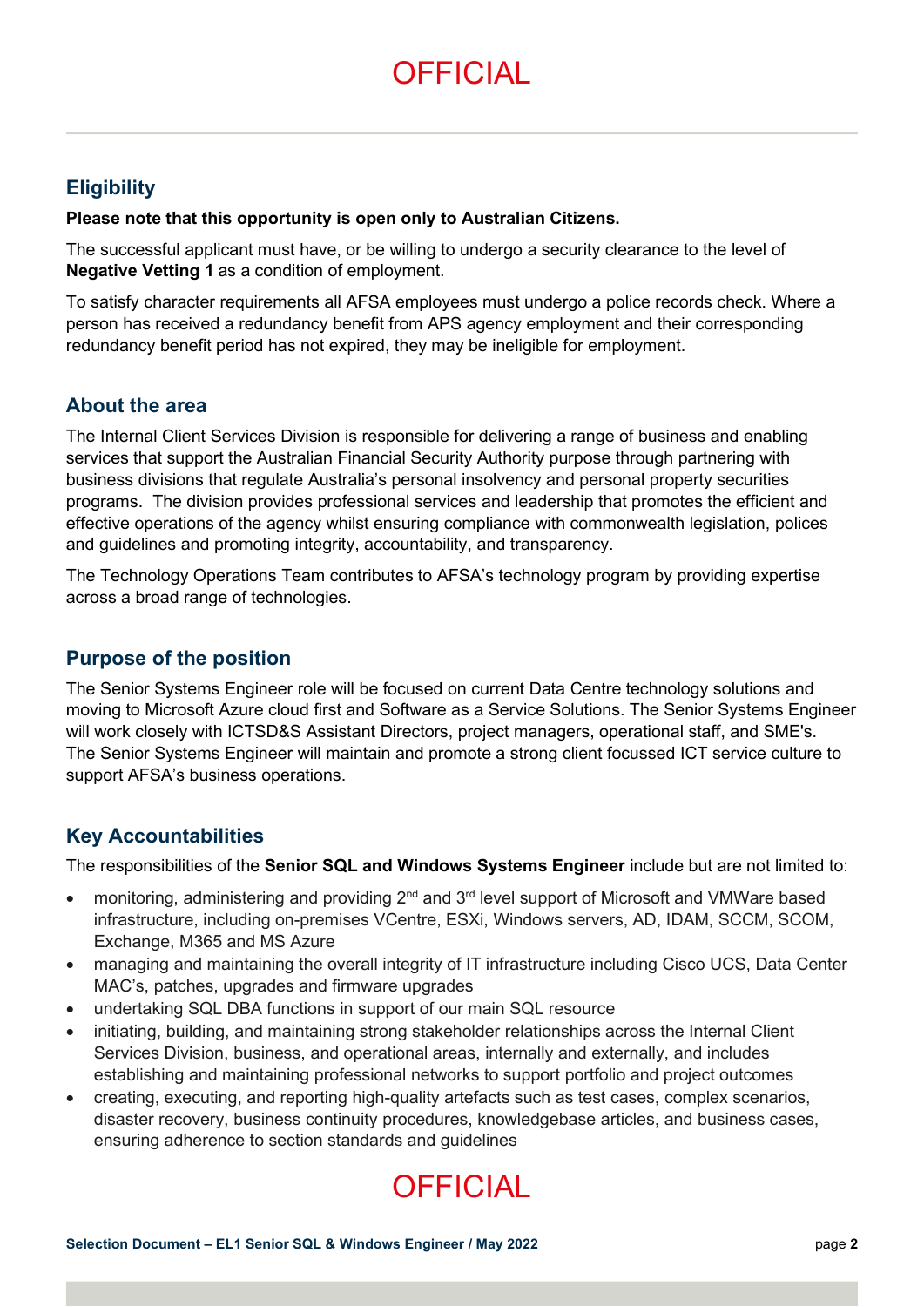# **OFFICIAL**

- supporting the planning, design and implementation of the overall technology strategy, driving AFSA's transition from data centres to cloud native technology.
- developing work instruction documents, working to set timeframes and providing high quality customer service.

# Technical Skills and Experience:

- Microsoft Azure, Microsoft operating systems, M365, VMWare (VCentre, ESXi), Exchange, SCCM, SCOM, Azure Identity Management and Active Directory Management
- SQL DBA experience particularly with regard to support and maintenance of on premise servers
- Knowledge of software applications such as Aurion ESS and Technology 1 finance applications is desirable
- Windows and VMWare ISM compliance management
- Plan work and allocate time according to emerging priorities, while adopting a flexible approach to changing priorities and escalating issues as required
- Proficiency with Certificate Services and PKI
- Excellent troubleshooting and problem-solving skills
- Collaborate with internal and external stakeholders to investigate and implement business and technical solutions and, where required, provide high-level analysis to resolve technical issues.
- Great interpersonal & communication skills
- Technical mentoring team members

All duties will be performed in accordance with:

- the APS Values, Code of Conduct and Employment Principles
- WHS obligations, taking responsibility for own health and safety and that of others
- AFSA's risk management framework and relevant legislation, including guiding others to identify and mitigate foreseeable risks.

## Skills and Capabilities

#### Fosters a service culture

- Keeps clients and stakeholders at the centre of all thinking, decisions and actions, including internal systems and processes
- Demonstrates empathy and listens deeply, to understand the stakeholder's context, challenges and needs Keep one's word, and follow through any promise or commitment made to the stakeholder.

#### Digital dexterity

 Demonstrates willingness and ability to explore and utilise existing and emerging technologies effectively to achieve better business outcomes.

#### Communicates simply, tailors' messages to the audience

- Communicates clearly in plain English, without using jargon
- Demonstrates an ability to convey a message succinctly and with empathy, regardless of medium (written, verbal, digital)

# **OFFICIAL**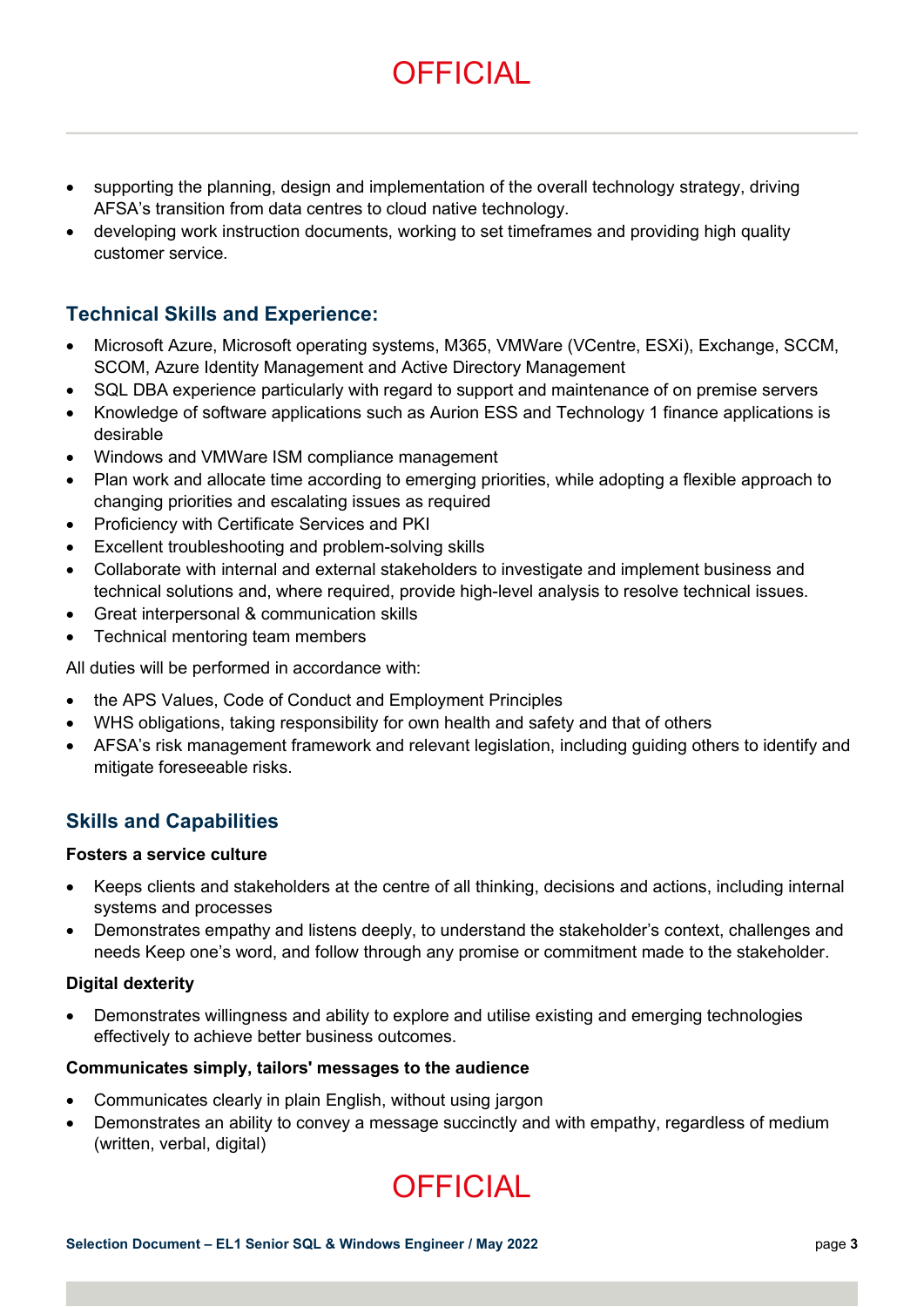Understands the target audience, and tailors written and verbal messages in a way that appeals to them.

**OFFICIAL** 

#### Working with ambiguity

- Demonstrates proactivity, emotional intelligence and self-direction in the face of uncertainty or new situations
- Demonstrates high levels of persistence and resilience when dealing with complex issues, apply a solution-focused approach to solving problems and collaborate with others to achieve fit for purpose solutions.

### Qualifications, accreditations and experience

- Bachelor's degree in Information Technology or Computer Science.
- Detailed working knowledge of Microsoft Azure and M365 technology as applied to enterprise environments.
- IT industry certifications and qualifications including but not limited to SQL DBA.
- Detailed working knowledge of Windows based on-premise systems, MS SCCM, end user SOE's, Active Directory and GPO's.
- Knowledge of mobile device management, computer hardware and peripherals.
- Familiarity with script languages such as PowerShell.
- Excellent communication skills.
- Ability to analyse and implement technical designs from basic specifications.
- Ability to problem solve complex IT issues.

## Application details

The application is the tool that the selection committee will use to shortlist applicants.

Your application must include:

- 1. A completed Position Application Form (available on the AFSA website)
- 2. A current Resume/ CV including contact details for at least two recent referees
- 3. A two-page pitch, that considers the key responsibilities and essential capabilities of the position and states the following:
	- Why you are interested in the position
	- How your skills and experience make you the best person for the position
	- What value you can add to AFSA and the Internal Client Services Division.
- 4. State the position title and location in the subject line and email: recruitment@afsa.gov.au

#### Applications must be submitted no later than Tuesday, 24 May 2022.

# **OFFICIAL**